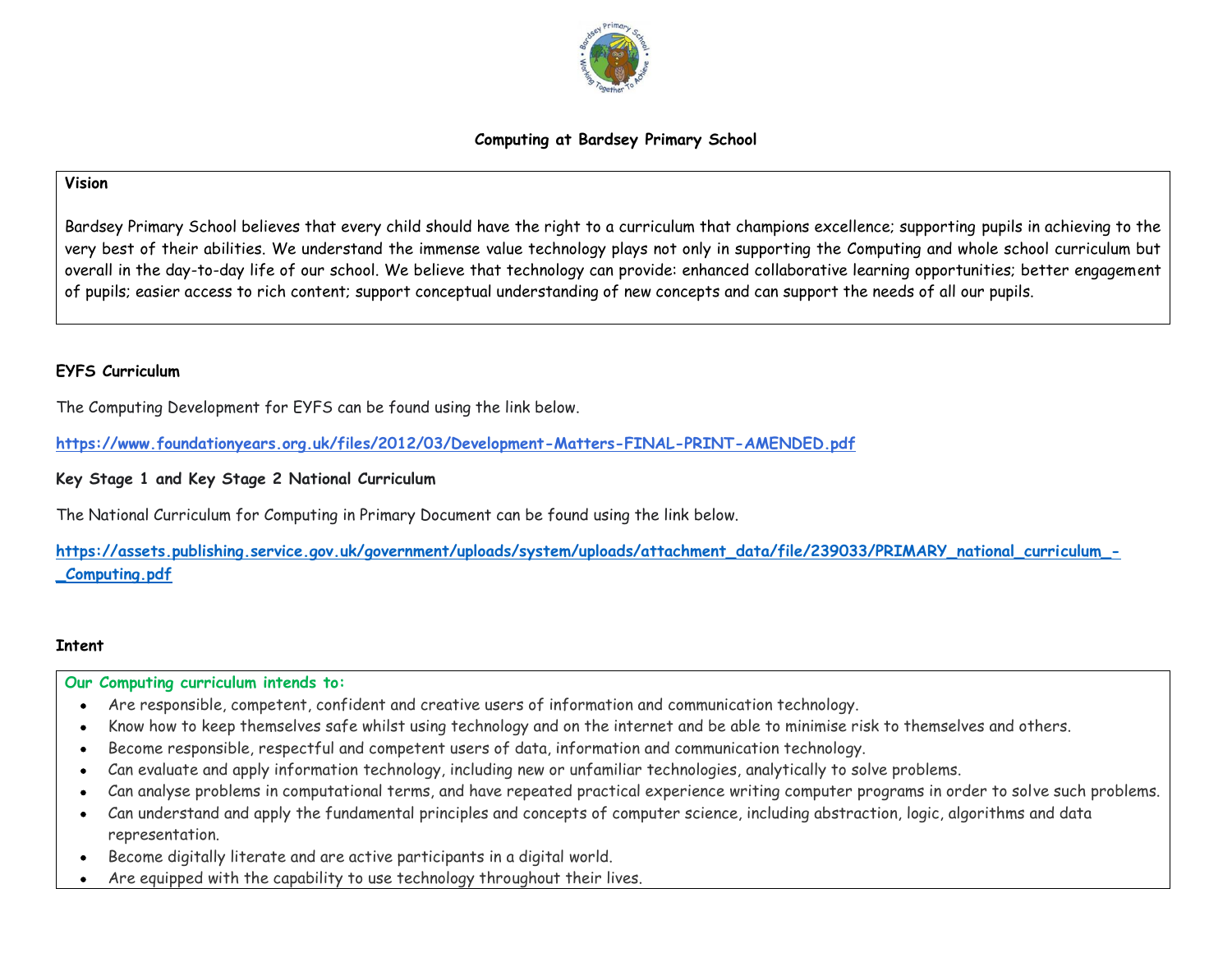- Understand the importance of governance and legislation regarding how information is used, stored, created, retrieved, shared and manipulated.
- Have a 'can do' attitude when engaging with technology and its associated resources.
- Utilise computational thinking beyond the Computing curriculum.
- Understand and follow the online safety rules.
- Understand the Online safety messages can keep them safe online.
- Know who to contact if they have concerns.
- Apply their learning in a range of contexts, e.g. at school and at home.
- Know where to locate the CEOP button and how to use it.



#### **Implementation**

To ensure high standards of teaching and learning in Computing, we implement a curriculum that is progressive throughout the whole school. Computing is a foundation subject in the National Curriculum and at Bardsey Primary School implementation of the Computing curriculum is in line with 2014 Primary National Curriculum requirements for KS1 and KS2 and the Foundation Stage Curriculum in England. This provides a broad framework and outlines the knowledge and skills taught in each key stage.

Computing teaching at Bardsey Primary School will deliver the requirements of the National Curriculum through half-termly units. Teachers plan using our Computing Progression Model which highlights the knowledge, skills and vocabulary for each year group and is progressive from year to year. Our Computing progression model is broken down into three strands that make up the Computing curriculum. These are Computer Science, Information Technology and Digital Literacy. Computer Science underlines the knowledge and skills relating to programming, coding, algorithms and computational thinking. Information Technology underlines the knowledge and skills relating to communication, multimedia and data representation and handling. Digital Literacy underlines the knowledge and skills relating to online safety and technology uses all of which are covered at Bardsey Primary School.

At Bardsey Primary School teachers use the Purple Mash scheme of work. Computing lessons are broken down into weekly units, usually with two units taught per half-term. Units are practical and engaging and allow Computing lessons to be hands on. Units cover a broad range of Computing components such as coding, spreadsheets, Internet and email, databases, communication networks, touch typing, animation and online safety.

When teaching Computing teachers should also follow the children's interests to ensure their learning is engaging, broad and balanced. Teachers should ensure that Computing capability is also achieved through core and foundation subjects and where appropriate and necessary Computing should be incorporated into work for all subjects using our wide range of interactive Computing resources.

Through our Purple Mash subscription our teachers can deliver thematic, cross curricular lessons that also follow children's interests and provide flexibility. Purple Mash has an online portal of age-appropriate software, games and activities as well as topic materials and materials to support children's learning in other subject areas for all key stages. Through pupils Computing lessons they will also use the Purple Mash software to 'make music' using the 2Sequence program, design and make using the 2Animate software and make links with maths through spreadsheets using 2Calculate. Computing teaching is practical and engaging and a variety of teaching approaches and activities are provided based on teacher judgement and pupil ability.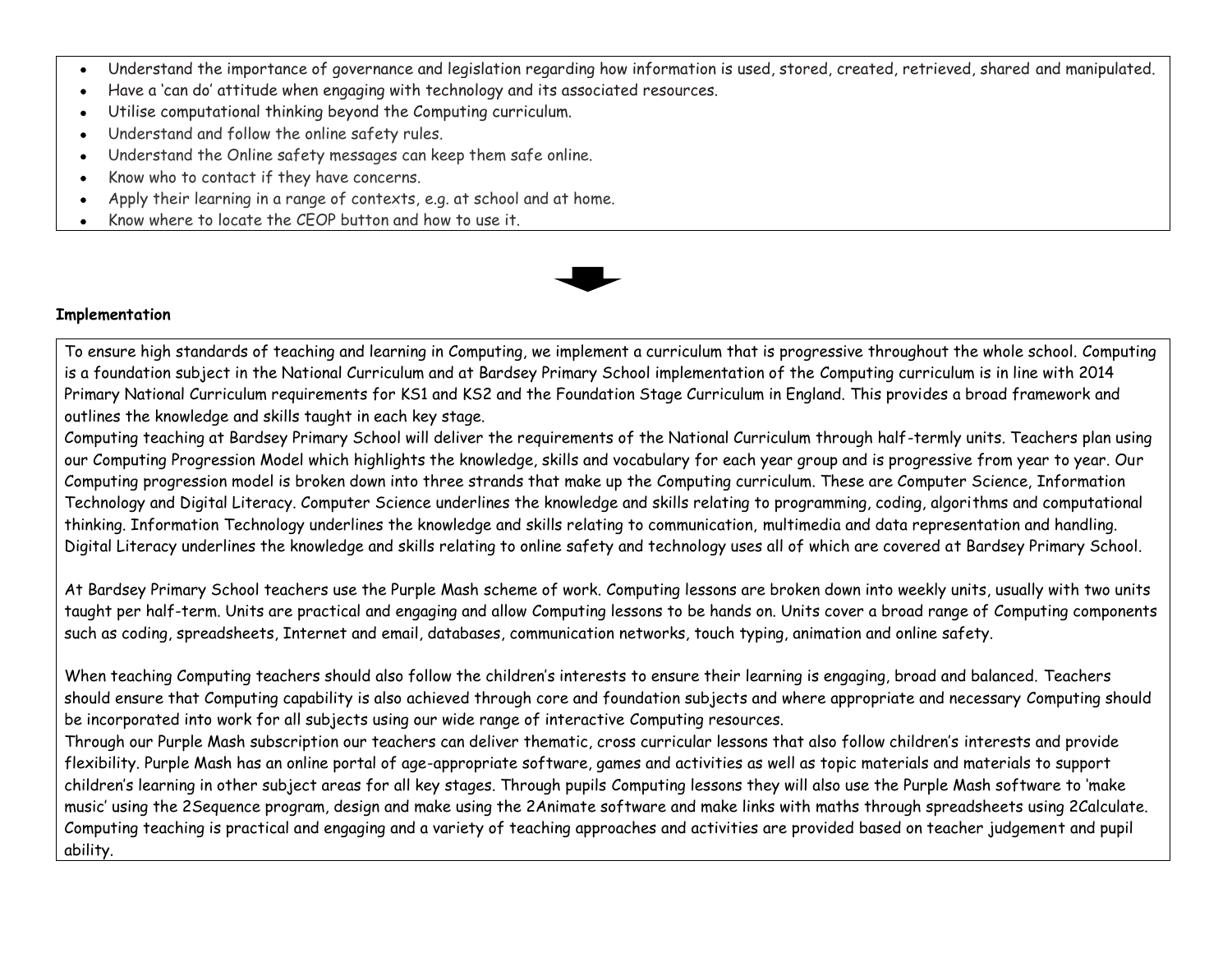Pupils are fully encouraged to engage with Computing and technology outside of school. Each teacher and pupil at Bardsey Primary School has their own unique Purple Mash login and password. Computing work can be stored and saved using pupil log in details and homework or '2do's' can also be set for pupils to access and complete tasks at home that link with their current class learning. Each class has a display board that also displays a range of Computing/ICT related work. Parents at Bardsey Primary School are also encouraged to support the implementation of Computing where possible by encouraging use of Computing skills at home during homework tasks and support pupils beyond the classroom by registering with the 'Parent Portal'.

Alongside our curriculum provision pupils will also have the opportunity to participate in after school Computing coding clubs ran by teacher or teaching assistants. This club aims to provide additional Computing support and enjoyment whilst further challenging pupils who possess exceptional Computing abilities.

### **Key Vocabulary**

The promotion of a language rich Computing curriculum is essential to the successful acquisition of knowledge and understanding in Computing. Key vocabulary and concepts could be presented in knowledge organisers and will be prominent in Computing displays.

## **Independent learning**

In Computing, children are encouraged to enquire about their topic of interest and develop their independence when learning new skills and developing confidence in Computing.

## **High Quality Resources**

Children will access resources to acquire learning through Bee Bots, iPads, computer suite resources and Google Classroom. Children will use a range of secondary resources to develop their knowledge and understanding that is integral to their learning.

## **Fieldwork and Outdoor Learning**

Across both key stages, children have a range of opportunities to experience Computing through practical engaging tasks beyond the classroom. To enhance the curriculum for Computing, children can use different areas of the curriculum to enhance using Computing skills such as maths and data handling.

## **Educational Visits to enhance their cultural capital**

Where applicable, links to Computing will be made to develop the children's topical learning such as Code Club in partnership with Lloyds TSB which is supported by a parent helper from Lloyds TSB.

## **CPD**

Continuous training to ensure teacher skill and knowledge is developed to teach the subject with confidence and accuracy.



**Impact**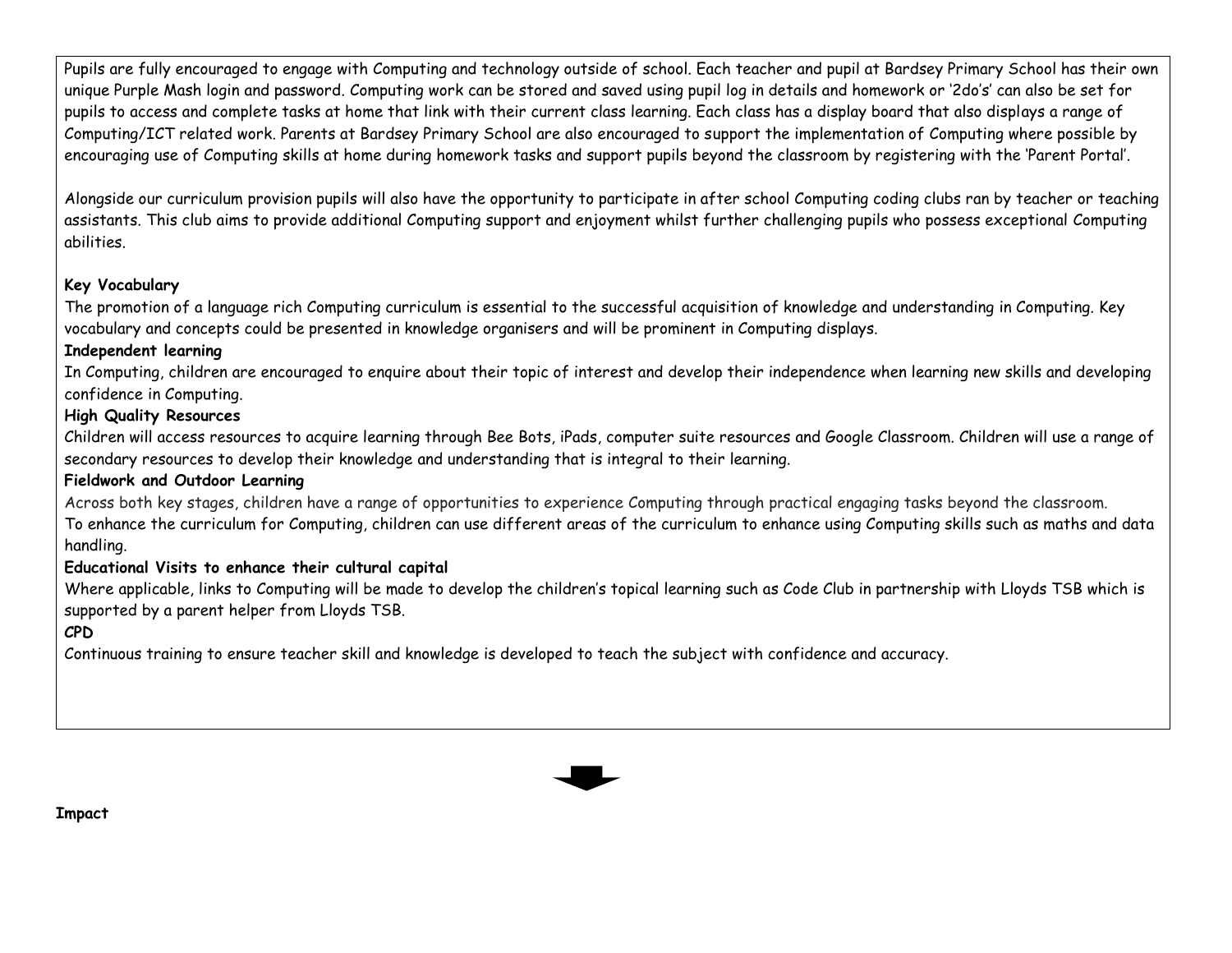Our Computing curriculum is high quality, well thought out and is planned to demonstrate progression and build on and embed current skills. We focus on progression of knowledge and skills in the different computational components and alike other subjects discreet vocabulary progression also form part of the units of work.

If children are keeping up with the curriculum, they are deemed to be making good or better progress.

## **The impact and measure of our Computing curriculum is that pupils are:**

We measure the impact of our curriculum through the following methods:

- pupil discussions and interviewing the pupils about their learning (pupil voice)
- Governor monitoring with our subject Computing link governor
- moderation staff meetings with opportunities for dialogue between teachers
- photo evidence and images of pupils practical learning
- a reflection on standards achieved against the planned outcomes
- learning walks and reflective staff feedback (teacher voice)
- dedicated Computing leader time

## **Leadership, Assessment and Feedback**

The use of key questions ensures opportunities for ongoing assessment. At the end of each Computing unit of work from Year 1 to 6. When assessed, it is likely that children will have a mixture of objectives assessed at emerging, expected and exceeding. To calculate the children's 'overall understanding' the objectives are totalled and then converted into an overall value of emerging, expected and exceeding using the Purple Mash Assessment tool. Questionnaires will also be completed by children which will also help the subject leader have an overview of Computing taught in each year group.

### **Progression Map**

| <b>KS1</b> | LKS2 | UKS2 |
|------------|------|------|
|            |      |      |
|            |      |      |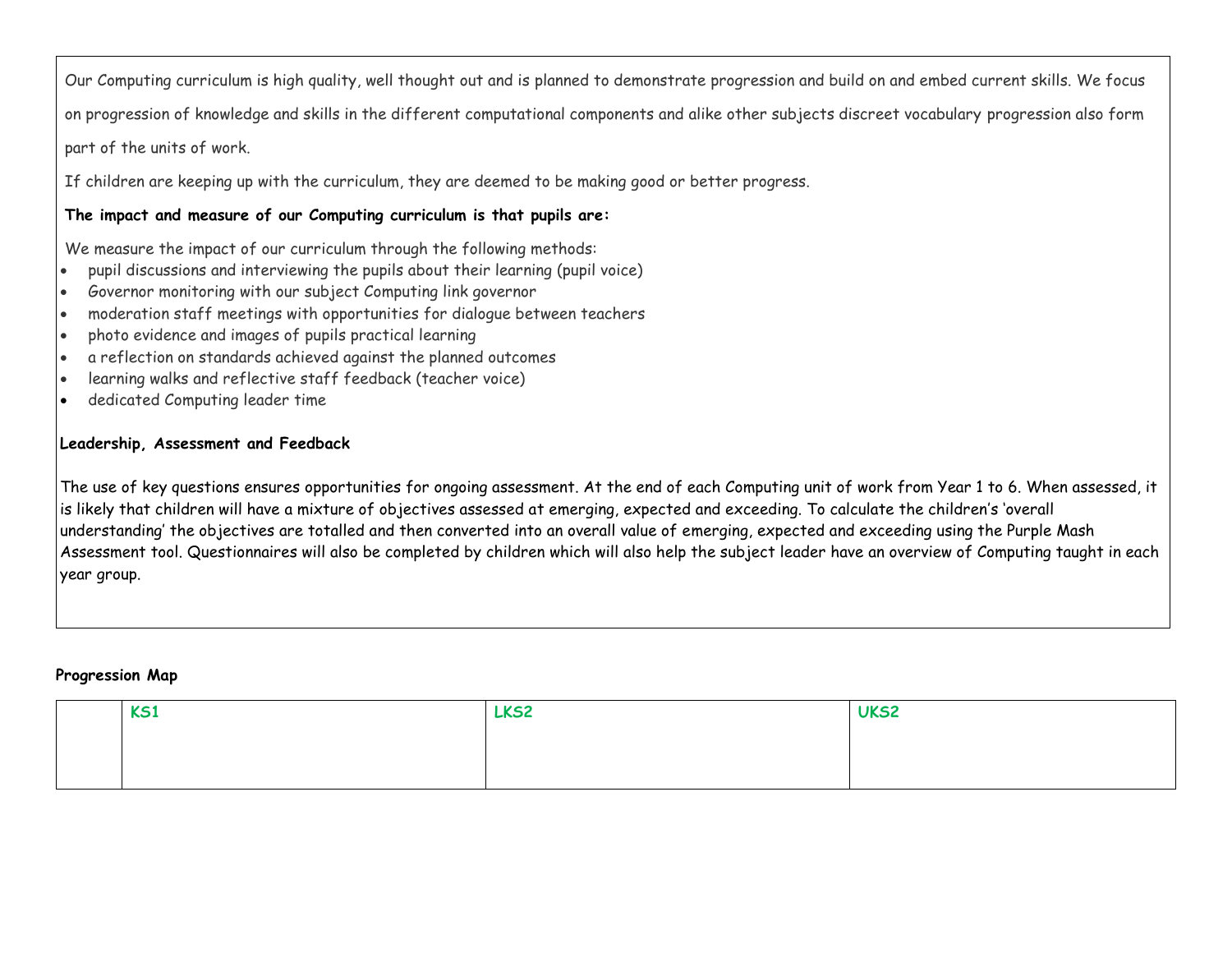| $\bullet$ | Year 1 - Children understand that an       |  |  |  |
|-----------|--------------------------------------------|--|--|--|
|           | algorithm is a set of instructions used to |  |  |  |
|           | solve a problem or achieve an objective.   |  |  |  |
|           | They know that an algorithm written for a  |  |  |  |
|           | computer is called a program.              |  |  |  |

- Year 1 Children can work out what is wrong with a simple algorithm when the steps are out of order, e.g. The Wrong Sandwich in Purple Mash and can write their own simple algorithm, e.g. Colouring in a Bird activity. Children know that an unexpected outcome is due to the code they have created and can make logical attempts to fix the code, e.g. Bubbles activity in 2Code.
- Year 1 When looking at a program, children can read code one line at a time and make good attempts to envision the bigger picture of the overall effect of the program. Children can, for example, interpret where the turtle in 2Go challenges will end up at the end of the program.
- Year 2 Children can explain that an algorithm is a set of instructions to complete a task. When designing simple programs, children show an awareness of the need to be precise with their algorithms so that they can be successfully converted into code.
- Year 2 Children can explain that an algorithm is a set of instructions to complete a task. When designing simple programs, children show an awareness of the need to be precise with their algorithms so that they can be successfully converted into code.
- Year 3 Children can turn a simple reallife situation into an algorithm for a program by deconstructing it into manageable parts. Their design shows that they are thinking of the desired task and how this translates into code. Children can identify an error within their program that prevents it following the desired algorithm and then fix it.
- Year 3 Children demonstrate the ability to design and code a program that follows a simple sequence. They experiment with timers to achieve repetition effects in their programs. Children are beginning to understand the difference in the effect of using a timer command rather than a repeat command when creating repetition effects. Children understand how variables can be used to store information while a program is executing.
- Year 3 Children's designs for their programs show that they are thinking of the structure of a program in logical, achievable steps and absorbing some new knowledge of coding structures. For example, 'if' statements, repetition and variables. They make good attempts to 'step through' more complex code in order to identify errors in algorithms and can correct this. e.g. traffic light algorithm in 2Code. In programs such as Logo, they can 'read' programs with several steps and predict the outcome accurately.
- Year 3 Children can list a range of ways that the internet can be used to provide different methods of communication. They can use some of these methods of communication, e.g. being able to open,
- Year 5 Children may attempt to turn more complex real-life situations into algorithms for a program by deconstructing it into manageable parts. Children are able to test and debug their programs as they go and can use logical methods to identify the approximate cause of any bug but may need some support identifying the specific line of code
- Year 5 Children can translate algorithms that include sequence, selection and repetition into code with increasing ease and their own designs show that they are thinking of how to accomplish the set task in code utilising such structures. They are combining sequence, selection and repetition with other coding structures to achieve their algorithm design.
- Year 5 When children code, they are beginning to think about their code structure in terms of the ability to debug and interpret the code later, e.g. the use of tabs to organise code and the naming of variables.
- Year 5 Children understand the value of computer networks but are also aware of the main dangers. They recognise what personal information is and can explain how this can be kept safe. Children can select the most appropriate form of online communications contingent on audience and digital content, e.g. 2Blog, 2Email, Display Boards.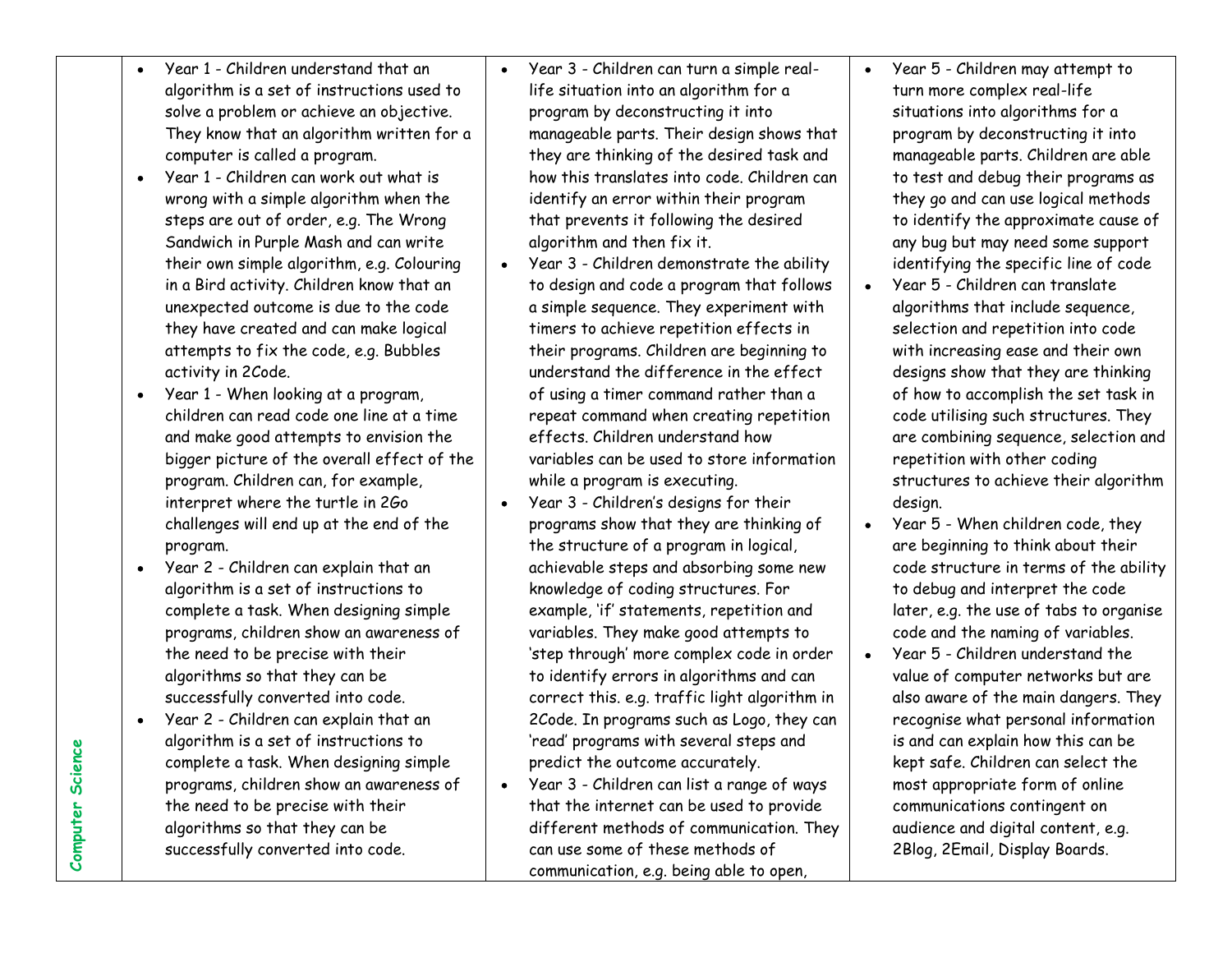| Year 2 - Children can identify the parts of<br>a program that respond to specific events<br>and initiate specific actions. For example,<br>they can write a cause and effect<br>sentence of what will happen in a program. | respond to and attach files to emails using<br>2Email. They can describe appropriate<br>email conventions when communicating in<br>this way.<br>Year 4 - When turning a reallife situation<br>into an algorithm, the children's design<br>shows that they are thinking of the<br>required task and how to accomplish this<br>in code using coding structures for<br>selection and repetition. Children make<br>more intuitive attempts to debug their<br>own programs.<br>Year 4 - Children's use of timers to<br>achieve repetition effects are becoming<br>more logical and are integrated into their<br>program designs. They understand 'if<br>statements' for selection and attempt to<br>combine these with other coding<br>structures including variables to achieve<br>the effects that they design in their<br>programs. As well as understanding how<br>variables can be used to store information<br>while a program is executing, they are able<br>to use and manipulate the value of<br>variables. Children can make use of user<br>inputs and outputs such as 'print to<br>screen'. e.g. 2Code.<br>Year 4 - Children's designs for their<br>programs show that they are thinking of<br>the structure of a program in logical,<br>achievable steps and absorbing some new<br>knowledge of coding structures. For<br>example, 'if' statements, repetition and<br>variables. They can trace code and use<br>step-through methods to identify errors<br>in code and make logical attempts to<br>correct this. e.g. traffic light algorithm in<br>2Code. In programs such as Logo, they can | Year 6 - Children are able to turn a<br>more complex programming task into<br>an algorithm by identifying the<br>important aspects of the task<br>(abstraction) and then decomposing<br>them in a logical way using their<br>knowledge of possible coding<br>structures and applying skills from<br>previous programs. Children test and<br>debug their program as they go and<br>use logical methods to identify the<br>cause of bugs, demonstrating a<br>systematic approach to try to<br>identify a particular line of code<br>causing a problem.<br>Year 6 - Children translate<br>algorithms that include sequence,<br>selection and repetition into code and<br>their own designs show that they are<br>thinking of how to accomplish the set<br>task in code utilising such structures,<br>including nesting structures within<br>each other. Coding displays an<br>improving understanding of variables<br>in coding, outputs such as sound and<br>movement, inputs from the user of<br>the program such as button clicks<br>and the value of functions.<br>Year 6 - Children are able to<br>interpret a program in parts and can<br>make logical attempts to put the<br>separate parts of a complex<br>algorithm together to explain the<br>program as a whole.<br>Year 6 - Children understand and can<br>explain in some depth the difference<br>between the internet and the World<br>Wide Web. Children know what a |
|----------------------------------------------------------------------------------------------------------------------------------------------------------------------------------------------------------------------------|------------------------------------------------------------------------------------------------------------------------------------------------------------------------------------------------------------------------------------------------------------------------------------------------------------------------------------------------------------------------------------------------------------------------------------------------------------------------------------------------------------------------------------------------------------------------------------------------------------------------------------------------------------------------------------------------------------------------------------------------------------------------------------------------------------------------------------------------------------------------------------------------------------------------------------------------------------------------------------------------------------------------------------------------------------------------------------------------------------------------------------------------------------------------------------------------------------------------------------------------------------------------------------------------------------------------------------------------------------------------------------------------------------------------------------------------------------------------------------------------------------------------------------------------------------------------------------------------------|----------------------------------------------------------------------------------------------------------------------------------------------------------------------------------------------------------------------------------------------------------------------------------------------------------------------------------------------------------------------------------------------------------------------------------------------------------------------------------------------------------------------------------------------------------------------------------------------------------------------------------------------------------------------------------------------------------------------------------------------------------------------------------------------------------------------------------------------------------------------------------------------------------------------------------------------------------------------------------------------------------------------------------------------------------------------------------------------------------------------------------------------------------------------------------------------------------------------------------------------------------------------------------------------------------------------------------------------------------------------------------------------------------------------------------|
|----------------------------------------------------------------------------------------------------------------------------------------------------------------------------------------------------------------------------|------------------------------------------------------------------------------------------------------------------------------------------------------------------------------------------------------------------------------------------------------------------------------------------------------------------------------------------------------------------------------------------------------------------------------------------------------------------------------------------------------------------------------------------------------------------------------------------------------------------------------------------------------------------------------------------------------------------------------------------------------------------------------------------------------------------------------------------------------------------------------------------------------------------------------------------------------------------------------------------------------------------------------------------------------------------------------------------------------------------------------------------------------------------------------------------------------------------------------------------------------------------------------------------------------------------------------------------------------------------------------------------------------------------------------------------------------------------------------------------------------------------------------------------------------------------------------------------------------|----------------------------------------------------------------------------------------------------------------------------------------------------------------------------------------------------------------------------------------------------------------------------------------------------------------------------------------------------------------------------------------------------------------------------------------------------------------------------------------------------------------------------------------------------------------------------------------------------------------------------------------------------------------------------------------------------------------------------------------------------------------------------------------------------------------------------------------------------------------------------------------------------------------------------------------------------------------------------------------------------------------------------------------------------------------------------------------------------------------------------------------------------------------------------------------------------------------------------------------------------------------------------------------------------------------------------------------------------------------------------------------------------------------------------------|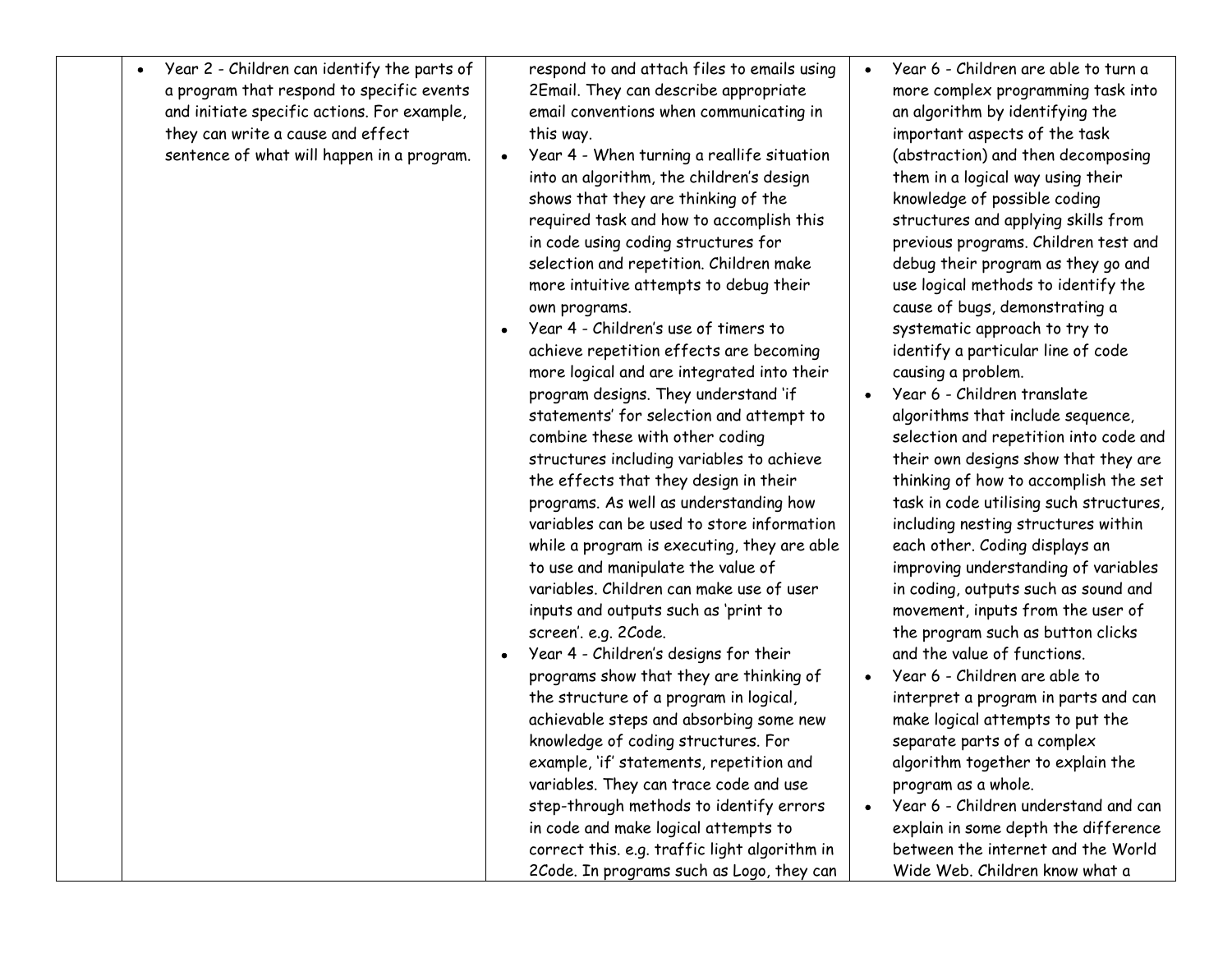|  | 'read' programs with several steps and<br>predict the outcome accurately<br>Year 4 - Children recognise the main<br>component parts of hardware which allow<br>computers to join and form a network.<br>Their ability to understand the online<br>safety implications associated with the<br>ways the internet can be used to provide<br>different methods of communication is<br>improving. | WAN and LAN are and can describe<br>how they access the internet in<br>school. |
|--|----------------------------------------------------------------------------------------------------------------------------------------------------------------------------------------------------------------------------------------------------------------------------------------------------------------------------------------------------------------------------------------------|--------------------------------------------------------------------------------|
|--|----------------------------------------------------------------------------------------------------------------------------------------------------------------------------------------------------------------------------------------------------------------------------------------------------------------------------------------------------------------------------------------------|--------------------------------------------------------------------------------|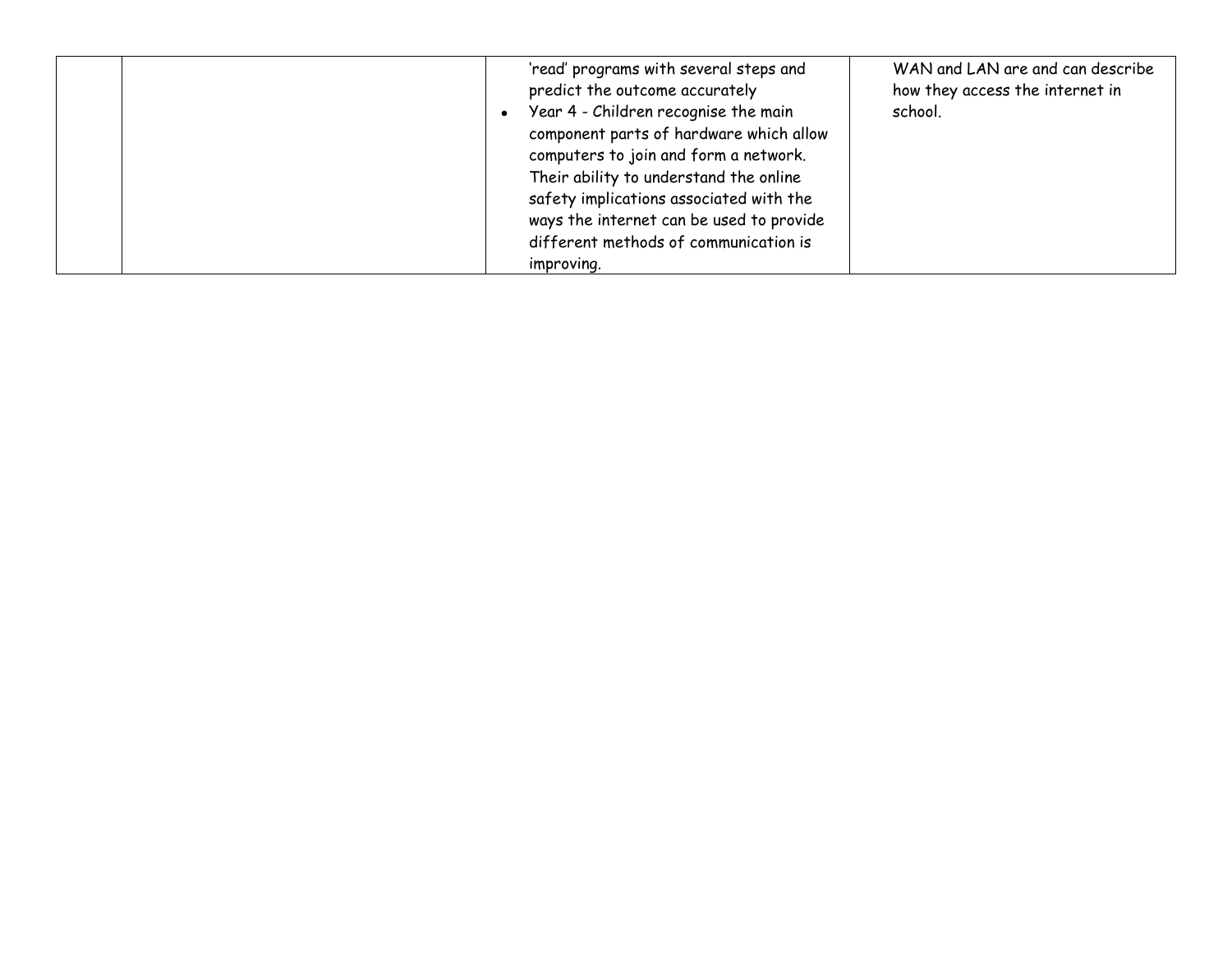- Year 1 Children are able to sort, collate, edit and store simple digital content e.g. children can name, save and retrieve their work and follow simple instructions to access online resources, use Purple Mash 2Quiz example (sorting shapes), 2Code design mode (manipulating backgrounds) or using pictogram software such as 2Count.
- Year 2 Children demonstrate an ability to organise data using, for example, a database such as 2Investigate and can retrieve specific data for conducting simple searches. Children are able to edit more complex digital data such as music compositions within 2Sequence. Children are confident when creating, naming, saving and retrieving content. Children use a range of media in their digital content including photos, text and sound.
- Year 3 Children can carry out simple searches to retrieve digital content. They understand that to do this, they are connecting to the internet and using a search engine such as Purple Mash search or internet-wide search engines.
- Year 3 Children can collect, analyse, evaluate and present data and information using a selection of software, e.g. using a branching database (2Question), using software such as 2Graph. Children can consider what software is most appropriate for a given task. They can create purposeful content to attach to emails, e.g. 2Respond.
- Year 4 Children understand the function, features and layout of a search engine. They can appraise selected webpages for credibility and information at a basic level.

.

 Year 4 - Children are able to make improvements to digital solutions based on feedback. Children make informed software choices when presenting information and data. They create linked content using a range of software such as 2Connect and 2Publish+. Children share digital content within their community, i.e. using Virtual Display Boards.

- Year 5 Children search with greater complexity for digital content when using a search engine. They are able to explain in some detail how credible a webpage is and the information it contains.
- Year 5 Children are able to make appropriate improvements to digital solutions based on feedback received and can confidently comment on the success of the solution. e.g. creating their own program to meet a design brief using 2Code. They objectively review solutions from others. Children are able to collaboratively create content and solutions using digital features within software such as collaborative mode. They are able to use several ways of sharing digital content, i.e. 2Blog, Display Boards and 2Email.
- Year 6 Children readily apply filters when searching for digital content. They are able to explain in detail how credible a webpage is and the information it contains. They compare a range of digital content sources and are able to rate them in terms of content quality and accuracy. Children use critical thinking skills in everyday use of online communication.
- Year 6 Children make clear connections to the audience when designing and creating digital content. The children design and create their own blogs to become a content creator on the internet, e.g.

**Information Technology Information Technology**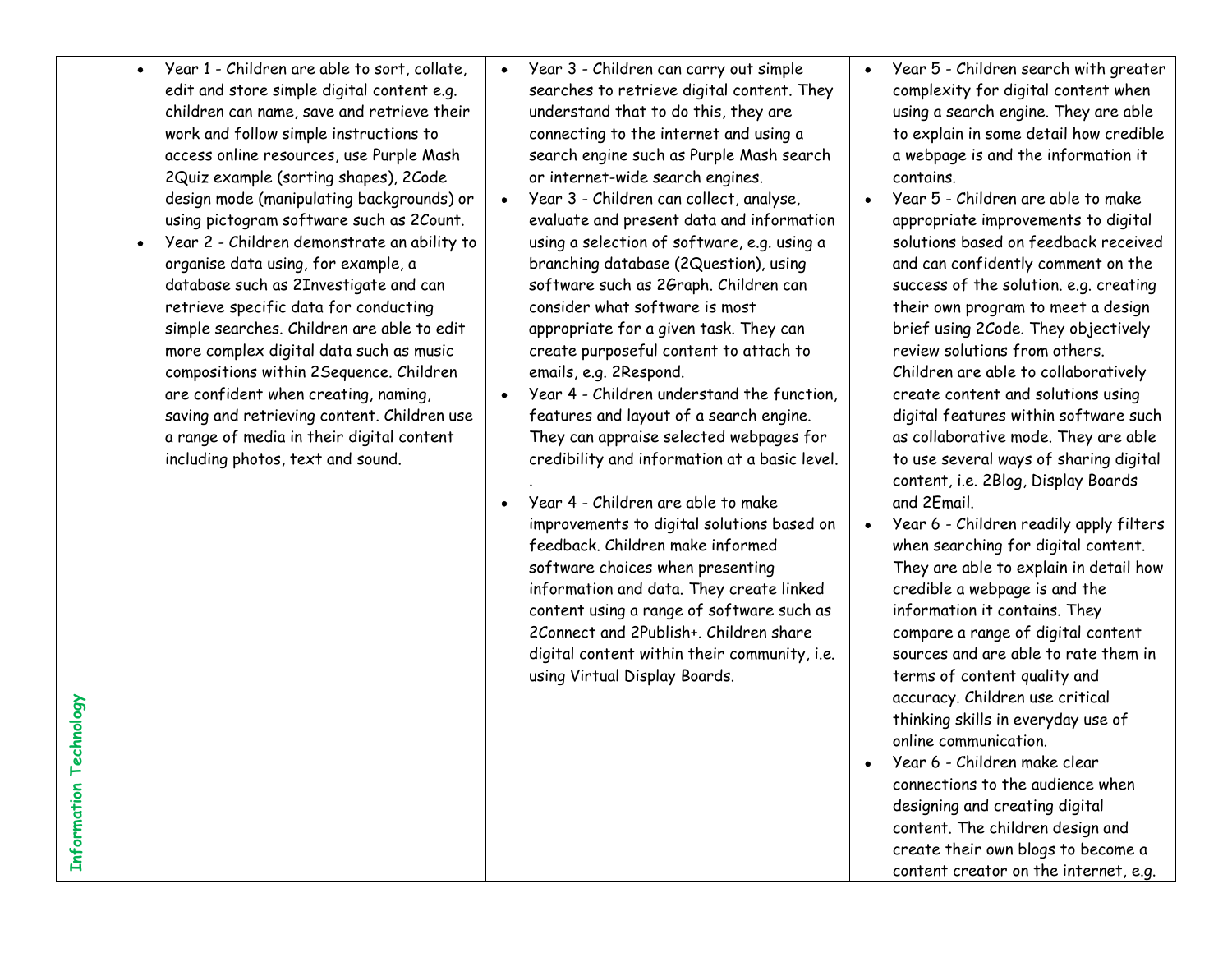|                  |                                                                                                                                                                                                                                                                                                                                                                                                                                                                                                                                                                                                                                                                                                                                                                                                                                                                                                                                                                                                                                                                                                                                                                                                                                                                                                                                                                                                                                                            |                                                                                                                                                                                                                                                                                                                                                                                                                                                                                                                                                                                                                                                                                                                                                                                                            | 2Blog. They are able to use criteria<br>to evaluate the quality of digital<br>solutions and are able to identify<br>improvements, making some<br>refinements.                                                                                                                                                                                                                                                                                                                                                                                                                                                                                                                                                                                                  |
|------------------|------------------------------------------------------------------------------------------------------------------------------------------------------------------------------------------------------------------------------------------------------------------------------------------------------------------------------------------------------------------------------------------------------------------------------------------------------------------------------------------------------------------------------------------------------------------------------------------------------------------------------------------------------------------------------------------------------------------------------------------------------------------------------------------------------------------------------------------------------------------------------------------------------------------------------------------------------------------------------------------------------------------------------------------------------------------------------------------------------------------------------------------------------------------------------------------------------------------------------------------------------------------------------------------------------------------------------------------------------------------------------------------------------------------------------------------------------------|------------------------------------------------------------------------------------------------------------------------------------------------------------------------------------------------------------------------------------------------------------------------------------------------------------------------------------------------------------------------------------------------------------------------------------------------------------------------------------------------------------------------------------------------------------------------------------------------------------------------------------------------------------------------------------------------------------------------------------------------------------------------------------------------------------|----------------------------------------------------------------------------------------------------------------------------------------------------------------------------------------------------------------------------------------------------------------------------------------------------------------------------------------------------------------------------------------------------------------------------------------------------------------------------------------------------------------------------------------------------------------------------------------------------------------------------------------------------------------------------------------------------------------------------------------------------------------|
| Digital Literacy | Year 1 - Children understand what is meant<br>$\bullet$<br>by technology and can identify a variety of<br>examples both in and out of school. They<br>can make a distinction between objects<br>that use modern technology and those<br>that do not e.g. a microwave vs. a chair.<br>Year 1 - Children understand the<br>importance of keeping information, such as<br>their usernames and passwords, private<br>and actively demonstrate this in lessons.<br>Children take ownership of their work and<br>save this in their own private space such<br>as their My Work folder on Purple Mash.<br>Year 2 - Children can effectively retrieve<br>relevant, purposeful digital content using a<br>search engine. They can apply their<br>learning of effective searching beyond the<br>classroom. They can share this knowledge,<br>e.g. 2Publish example template. Children<br>make links between technology they see<br>around them, coding and multimedia work<br>they do in school e.g. animations,<br>interactive code and programs.<br>Year 2 - Children know the implications of<br>inappropriate online searches. Children<br>begin to understand how things are shared<br>electronically such as posting work to the<br>Purple Mash display board. They develop<br>an understanding of using email safely by<br>using 2Respond activities on Purple Mash<br>and know ways of reporting inappropriate<br>behaviours and content to a trusted adult. | Year 3 - Children demonstrate the<br>$\bullet$<br>importance of having a secure password<br>and not sharing this with anyone else.<br>Furthermore, children can explain the<br>negative implications of failure to keep<br>passwords safe and secure. They<br>understand the importance of staying safe<br>and the importance of their conduct when<br>using familiar communication tools such as<br>2Email in Purple Mash. They know more<br>than one way to report unacceptable<br>content and contact.<br>Year 4 - Children can explore key concepts<br>$\bullet$<br>relating to online safety using concept<br>mapping such as 2Connect. They can help<br>others to understand the importance of<br>online safety. Children know a range of<br>ways of reporting inappropriate content<br>and contact. | Year 5 - Children have a secure<br>$\bullet$<br>knowledge of common online safety<br>rules and can apply this by<br>demonstrating the safe and<br>respectful use of a few different<br>technologies and online services.<br>Children implicitly relate appropriate<br>online behaviour to their right to<br>personal privacy and mental wellbeing<br>of themselves and others<br>Year 6 - Children demonstrate the<br>safe and respectful use of a range of<br>different technologies and online<br>services. They identify more discreet<br>inappropriate behaviours through<br>developing critical thinking, e.g.<br>2Respond activities. They recognise<br>the value in preserving their privacy<br>when online for their own and other<br>people's safety. |